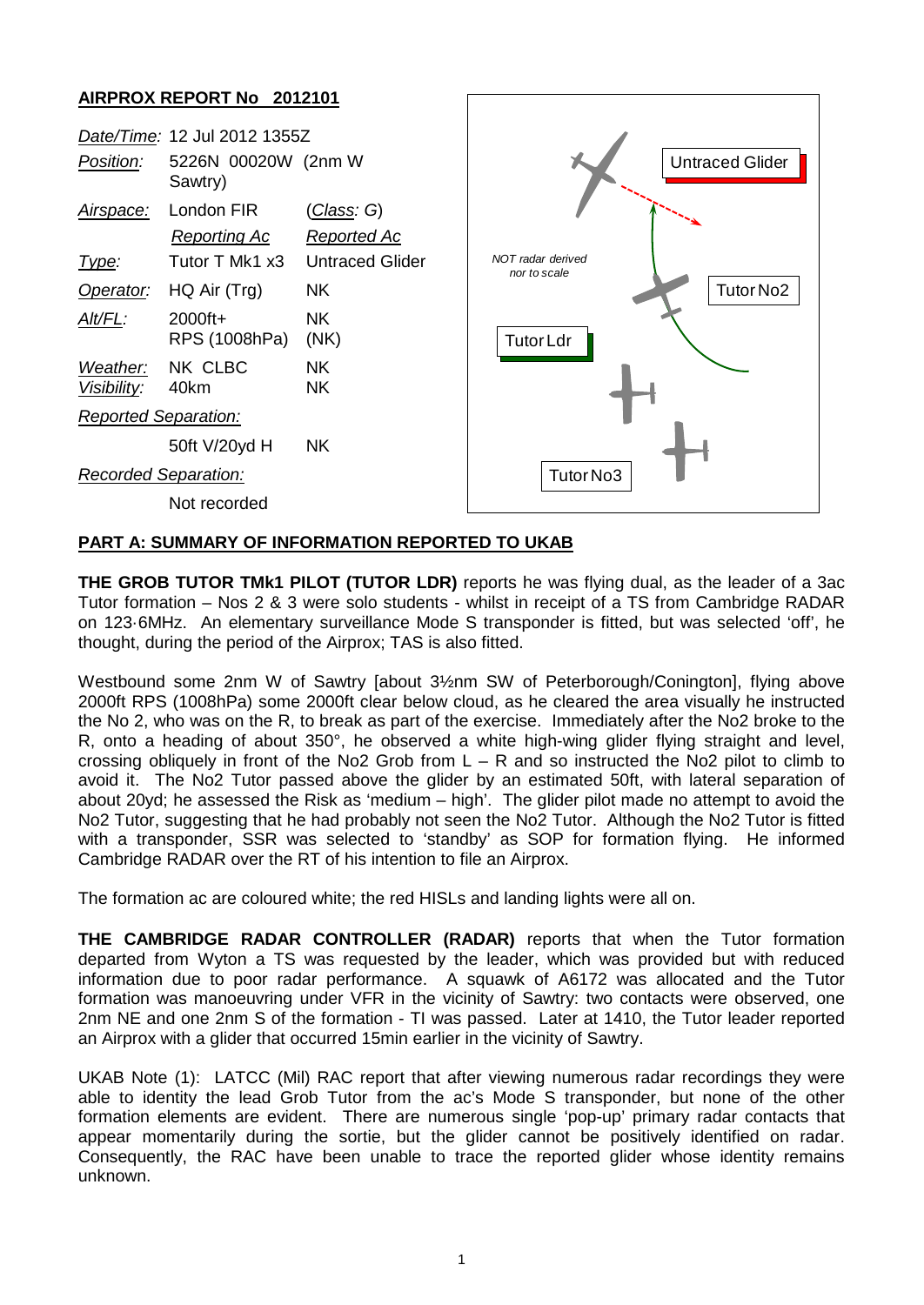Recorded radar does not show the No2 Tutor breaking away at any point but a formation re-join might have occurred at 1358:15, 1¼nm SSE of Sawtry when the lead Grob is shown level westbound indicating 3300ft Mode C (1013hPa). Later, at 1400:00, the lead Grob is shown westbound passing S abeam the reported Airprox location at 3200ft Mode C (1013hPa), with a primary contact to the N which then fades. Consequently, the Airprox is not evident on recorded radar data at the reported location/time.

**ATSI** reports that the Tutor formation of three ac was operating on a VFR flight that had departed from Wyton and was in receipt of a TS from Cambridge RADAR on 123.600MHz. The glider could not be identified. ATSI had access to RT recordings from Cambridge RADAR, area radar recordings and written reports from the pilot of the Tutor Leader and the Cambridge RADAR controller.

The Cambridge METARs:

1350Z 20008KT 150V240 9999 SCT048 19/09 Q1011= 1420Z 20008KT 140V270 9999 SCT048 19/08 Q1011=

At 1351:09 the Tutor Leader is shown on radar shortly after departure from Wyton, 1.6nm W of the A/D. At 1352:40, the Tutor Leader contacted Cambridge RADAR requesting a TS, informing the controller that the formation would be operating between 2000 - 7000ft to the W of Wyton for 30min. A squawk of A6172 was allocated and a reduced TS, due to radar performance, was agreed. At 1353:32, the Tutor formation was tracking NW. At 1356:10, the Tutor Leader was informed of unknown traffic 1nm S of the formation, tracking N. At 1357:10, the Tutor Leader informed Cambridge RADAR that he was visual with the traffic. At 1358:20, the Tutor Leader was informed of unknown traffic 2nm NE of the formation and further traffic to the W.

At 1410:40 the Tutor Leader was informed by the Cambridge Radar controller that there was, "*unknown traffic southwest of you range 3 miles manoeuvring no height possible glider".* The Tutor Leader replied that he was looking and added, "..*be advised I'll be..submitting an Airprox for about 15 minutes ago when we came very close to one".*

The written report from the Tutor Leader stated that, just before the Airprox, the No 2 Tutor broke R and immediately after the break, the Tutor Leader observed a glider directly in front of the No 2 Tutor. The Tutor Leader instructed the No 2 Tutor pilot to climb and the No 2 Tutor passed above the glider by an estimated 50ft.

Between 1355 and 1410:40, the Cambridge RADAR controller issued appropriate and timely traffic information to a number of aircraft on frequency including information on primary returns that were believed to be gliders.

At 1356:58 a primary contact can briefly be seen [on the area radar recording] 1.2nm to the N of the Lead Tutor. Between 1357:15 and 1357:56 an intermittent and erratic primary contact can be seen in the vicinity of the Tutor Leader – at first on the Tutor Leader's left hand side at a range of 0.6nm and then, after the Tutor Leader completes a right hand turn, on the right hand side of the Tutor Leader at a range of 0.7nm. A third primary contact can be seen at 1408:05, opposite direction to the Tutor Leader at a range of 0.4nm. It is possible that one of these primary contacts correlates with the glider reported by the Tutor Leader, but it is also possible that one or all of the contacts are associated with one of the other Tutors in the formation.

Cambridge ATC advise that their primary radar is often suppressed to a greater or lesser degree in order to filter out clutter which can be quite extensive. Radar services in the NW of the area are sometimes limited due to poor cover. The traffic information that was passed to Tutor Leader on other aircraft was based on secondary radar information – it is unclear whether the primary contacts referred to above were visible to the Cambridge RADAR controller. The Tutor Leader reported the Airprox 15min after it happened, as a result it is difficult to assess whether any of the primary contacts seen are related to the Airprox. The Airprox was reported as being with Tutor 2 which was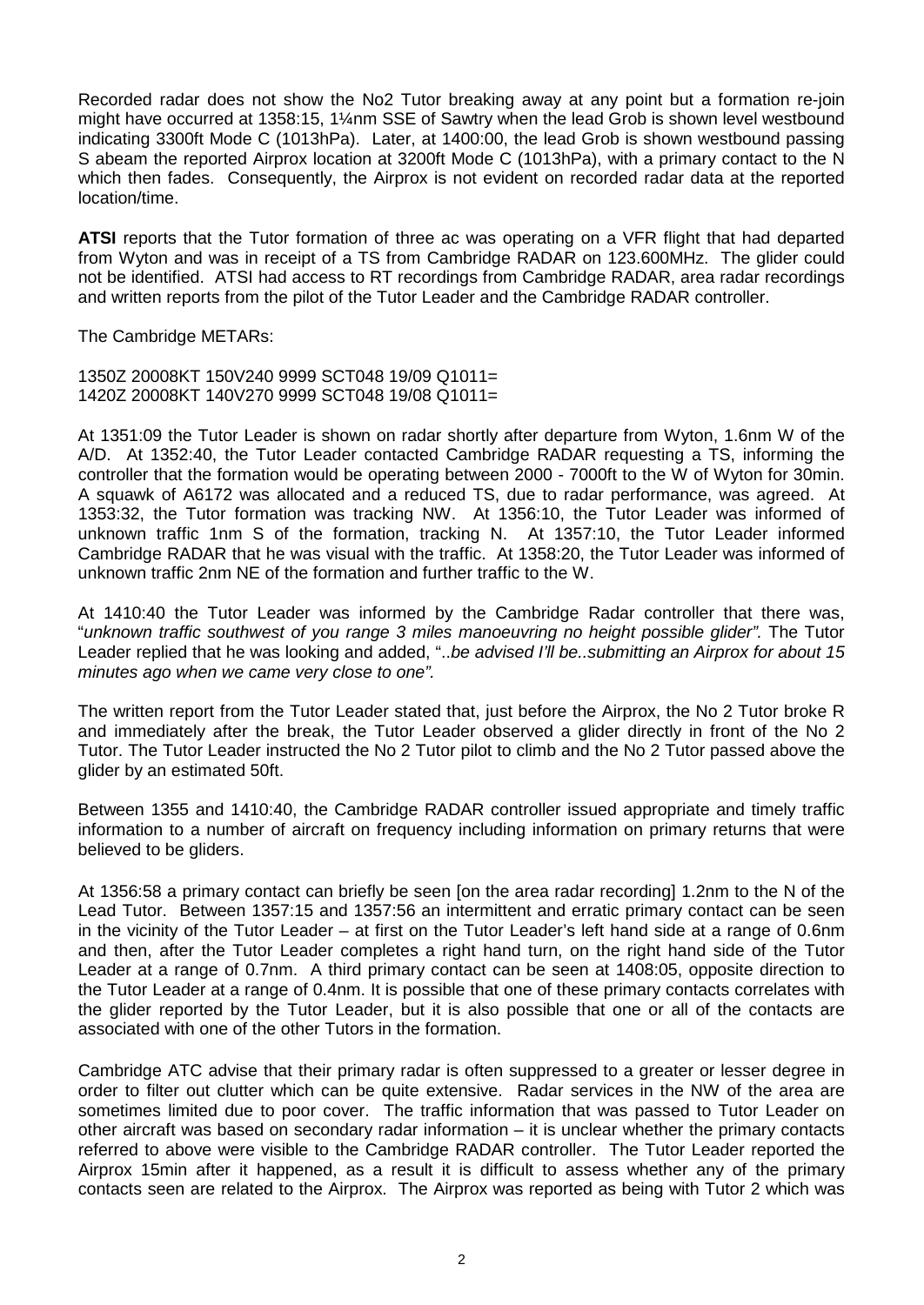not displaying a squawk – there is no positive indication on radar of the position of Tutor 2 and it is possible that the primary returns seen in the vicinity of Tutor Leader in fact belong to Tutor 2.

Although the Cambridge RADAR controller did not pass traffic information on the primary returns in the vicinity of the Tutor Leader at the time of the Airprox, appropriate, relevant traffic information was previously passed to the Tutor Leader and other aircraft on the frequency. It is likely that the Cambridge RADAR controller either did not notice the primary returns in sufficient time to pass TI or the returns were not visible on the display due to the limitations of the Cambridge SRE.

The Airprox occurred in Class G airspace. Although Controllers providing a TS are required to pass TI and update it if it constitutes a definite hazard, workload and RT loading may reduce the ability of the controller to pass TI. Ultimately, the responsibility for traffic avoidance rests with the pilot.

The Airprox occurred in Class G airspace when the No 2 Tutor came into conflict with an untraced glider.

Due to the lack of precise information regarding timing and the unknown identity of the primary returns involved it is not possible to determine the exact geometry of the encounter.

**HQ AIR (TRG)** comments that several factors indicated an increased risk of encountering glider traffic, such as the TI regarding gliders in the vicinity, and the 'Reduced Traffic Service' being provided, but continuing the sortie in these circumstances was not unreasonable. Whilst the Tutor formation had employed every means at their disposal, including TAS, they were still reliant on 'seeand-avoid' to avoid an apparently non-transponding and hard-to-see glider. Air Command and Defence in general, are increasingly adopting systems like TCAS, TAS and FLARM to enhance 'see and avoid', and FLARM is under consideration for the Tutor fleet; the glider may or may not have been FLARM-equipped. Even with such equipment fitted, the likelihood remains of encountering traffic that is not detectable and which may not be easy to spot visually, as well as such equipment not being compatible with formation flying. Mandated compatible electronic conspicuity is supported by military operators in principle, but the current CAA stance, based on the impracticality of such a policy, is recognised. The controller's job was made more difficult by the need for the formation wingmen to operate their transponders in standby, which is due to the nuisance effects on the leader's TAS and the controller's display. Fundamentally, the incident highlights the need to maintain a routine lookout to clear the flight path even with TAS fitted, particularly when required to focus elsewhere, such as on a formation leader.

## **PART B: SUMMARY OF THE BOARD'S DISCUSSIONS**

Information available included a report from the Tutor formation leader, transcripts of the relevant RT frequencies, radar video recordings, a report from the air traffic controller involved and reports from the appropriate ATC and operating authorities.

It was unfortunate that it had not been possible to identify the pilot of the glider involved; the paucity of radar data had not helped here. However, the Board concluded there was sufficient information available to the Members on which to base an assessment of the Cause and Risk. A GA glider pilot Member observed that the lead Tutor pilot had reported seeing a high-wing glider; however, there are not many high-wing gliders flying in the UK and a mid-wing configuration was more common. Moreover, it may be that the reported glider pilot was on a cross-country task and could have been based a long distance from the Airprox location, adding to the difficulty of identification.

The HQ Air (Trg) Member explained to the Board the complexities of lookout when formation flying and the inherent responsibility of the formation leader to clear his whole formation's flight path. Here, the HQ Air (Ops) Member stressed the leader was teaching a formation 'emergency' break procedure and it was the formation leader's responsibility to clear the airspace into which the No2 would fly before he ordered the No2 Student to 'break'. Up until this point the No2 student pilot